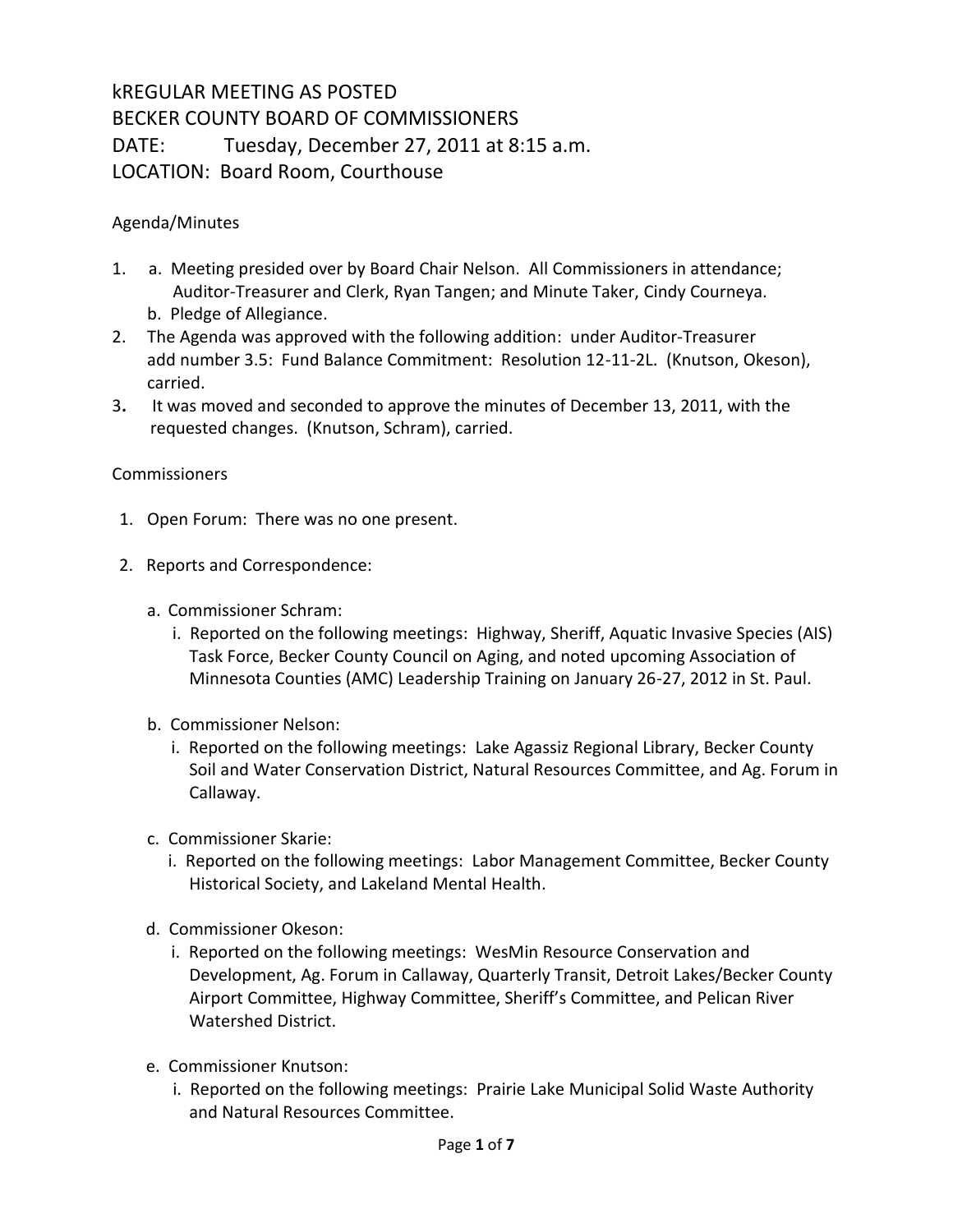- f. Board Chair Nelson requested that if any of the commissioners are interested in attending the Association of Minnesota Counties (AMC) Leadership Conference on January 26-27, 2012 in St. Paul, to notify the Board Chair to request the item be placed on the agenda for the next meeting on January 10, 2012.
- g. It was noted that the Organizational meeting is scheduled for Tuesday, January 3, 2012 at 8:15 a.m. in the Becker County Courthouse, Board Room.
- 3. Appointments:
	- a. It was moved and seconded to approve Resolution 12-11-2G, to appoint Dr. Knute Thorsgard as Becker County Coroner for a one year term beginning on January 1, 2012 and expiring on December 31, 2013. (Knutson, Schram), carried.
- 4. It was moved and seconded to approve Resolution 12-11-2C, to replace Resolution 12-10-2E, to establish the Becker County Board of Commissioners Meeting schedule for 2012, as listed in said resolution and that Resolution 12-11-2C is considered an official posting of these meetings. (Schram, Okeson), carried.

Auditor-Treasurer: Ryan Tangen presented:

- 1. Licenses and Permits:
	- a. It was moved and seconded to approve Resolution 12-11-2D, to approve the Gambling Application for exempt permit to conduct a raffle for Sanford Health Foundation North on January 28, 2012 at Tri-Lakes Roadhouse Bar and Grill, 11740 County Highway #5, Lake Park, Minnesota, in Cormorant Township. (Knutson, Okeson), carried.
- 2. It was moved and seconded to approve Resolution 12-11-2H, to adopt and approve the Fiscal Year 2012 Budget, as presented. (Knutson, Skarie), carried.
- 3. It was moved and seconded to approve Resolution 12-11-2A, to adopt the Governmental Accounting Standards Board (GASB) 54 Fund Balance Policy. (Knutson, Okeson), carried.
- 4. It was moved and seconded to approve Resolution 12-11-2L, to adopt the categories of Committed Funds as outlined, with the change from "Highway Building" to "Public Works Building", and the addition of "Road Project Catch-up". (Okeson, Skarie), carried.
- 5. Mr. Tangen noted that Synergy Graphics provides the ballots and programming for our election equipment. The four year agreement establishes pricing per unit for the next four years. Discussion was held and the agreement will be presented for approval at the next regularly scheduled Board of Commissioner's meeting on Tuesday, January 10, 2012.

Finance Committee Minutes: Auditor-Treasurer, Ryan Tangen presented:

- 1. It was moved and seconded to approve the regular claims, over 90-day claim, and Auditor's Warrants:
	- a. Over 90 Days:
		- i. Payment to Minnesota County Attorney Association in the amount of \$51.30, due to lack of an invoice.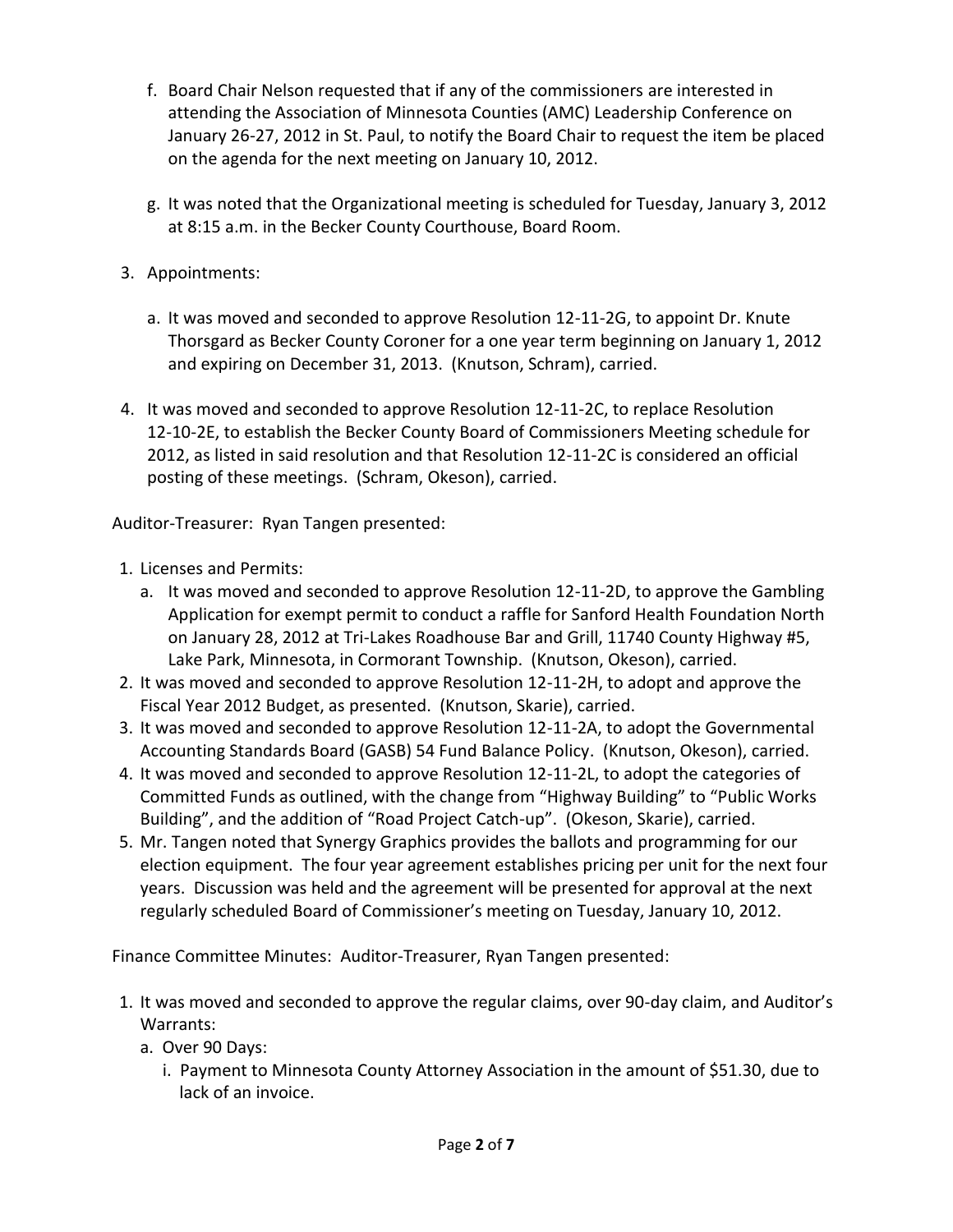- b. Auditor's Warrants (Tuesday Bills):
	- i. 12/13/11 in the amount of \$23,098.02
	- ii. 12/21/11 in the amount of \$32,665.57
- (Knutson, Okeson), carried.
- 2. It was recommended to approve when presented the Human Services Claims.
- 3. It was recommended to approve when presented Resolution 12-11-2I, to authorize the purchase of a wood chipper for the Highway Department with an estimated cost, after trade-in, of \$26,500.
- 4. It is recommended to bring Resolution 12-11-2J, to adopt the Highway Vehicle Policy, to the next department head meeting for purposes of consistency across departments.
- 5. It was recommended to approve when presented, Resolution 12-11-2K, to authorize the sale of the Ponsford Shop by sealed bid followed by allowing the top five bidders to participate in an oral auction.
- 6. Discussion was held in reference to the Natural Resource Management All Surface Vehicle (ASV) and repairs needed. It was recommended to complete the repairs estimated at \$3,000 and to explore rental rates, and to see if there is some revenue available to offset the cost.
- 7. It was recommended to approve when presented, to accept the Family Home Visiting Grant for Community Health, in the amount of \$120,000 each year for three (3) to five (5) years. Acceptance of the grant will require hiring two (2) part-time employees.
- 8. It was recommended to approve when presented, Resolution 12-11-2B, to authorize the acceptance of the 2011-2012/2012-2013 Minnesota Department of Natural Resources Snowmobile Grant, with the grant funded at \$5,167 per year.
- 9. It was recommended to approve when presented, to utilize a Minnesota Radio Grant to obtain three (3) mobile radios, with the county portion at \$5,700 of the \$21,750 total purchase price.
- 10. It was recommended to approve when presented, the Sheriff Department's request to secure the judicial side of the courthouse. A final plan has been developed and can be implemented for just over \$3,200.
- 11. It was recommended to approve when presented the low quote from Land Design Consultants, to survey a tax-forfeited parcel in section 27 of Spruce Grove Township, in the amount of \$4,000.
- 12. It was recommended to approve when presented the low quote from Art Anderson Septic Pumping, to install and maintain a porta potty at the Mountain View Recreation Area, in the amount of \$105 per month, with the agreement effective January 2012 through April or May 2012.
- 13. The annual contract for the coroner is up for renewal. It was recommended to extend the contract with the same terms for one year. Resolution 12-11-2G, to approve the appointment of Dr. Knute Thorsgard as Becker County Coroner, was presented and approved earlier in the meeting.
- 14. It was recommended to approve when presented, Resolution 12-11-2F, to authorize to hire three part-time Building Maintenance Custodians, and if filling these positions creates any internal part-time custodian vacancies, to fill those positions also.
- 15. It was recommended to approve when presented Resolution 12-11-2H, to adopt and approve the 2012 budget, setting the levy at a 0% increase. This was presented and adopted earlier in the meeting.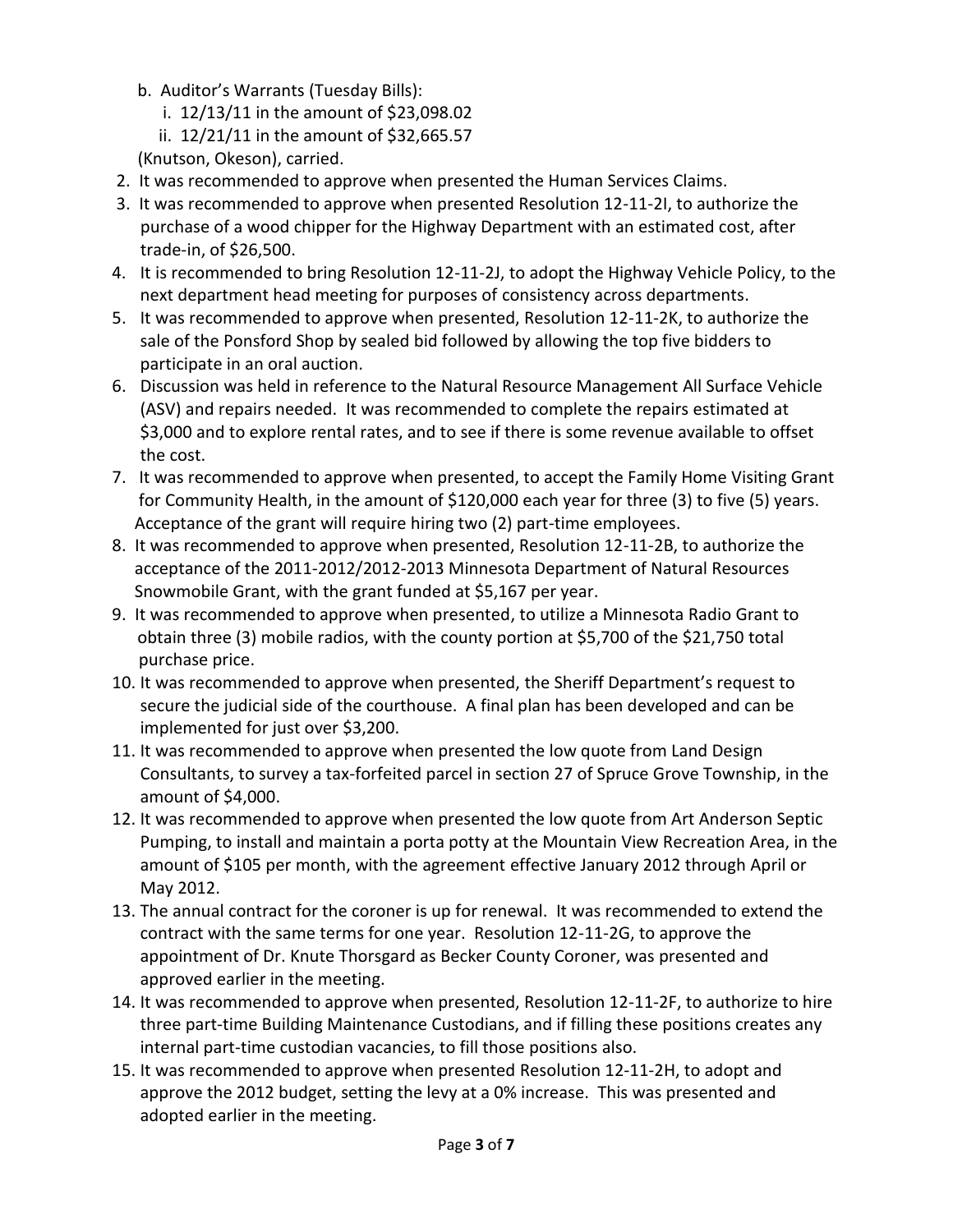- 16. It was recommended to approve when presented Resolution 12-11-2A, to adopt the Governmental Accounting Standards Board ("GASB) 54 Fund Balance Policy. This was presented and adopted earlier in the meeting.
- 17. It was recommended to approve when presented, Resolution 12-11-2L, to establish the categories for the 12-31-2011 GASB 54 Fund Balance Commitments, with final amounts being determined after year-end figures are available. This was presented and adopted earlier in the meeting, with the requested changes noted.
- 18. It was recommended to approve the four year agreement with Synergy Graphics to provide ballots and programming for election equipment. Discussion was held earlier in the meeting and will be presented at the next regularly scheduled Board of Commissioner's meeting on Tuesday, January 10, 2012, for approval.
- 19. It was moved and seconded to approve the authorization for Auditor-Treasurer, Ryan Tangen, to pay the necessary year-end bills and to provide a summary to the Board at the next regularly scheduled Board of Commissioner's meeting on Tuesday, January 10, 2012. (Knutson, Skarie), carried.

Assessor: Ryan Tangen presented:

- 1. It was moved and seconded to approve the abatements for:
	- a. PIN #06.0083.004 in Cormorant Township for the amount of  $\frac{2}{3}$  306.00.
	- b. PIN #10.0220.000 in Erie Township for the amount of \$540.00.
	- c. PIN#19.0688.000 in Lake View Township for the amount of \$70.00.
	- d. PIN #36.0134.990 in White Earth Township for the amount of \$164.00.
	- e. PIN #49.0249.000 in the City of Detroit Lakes for the amount of \$86.00.

(Okeson, Schram), carried.

Human Services: Nancy Nelson presented:

- 1. It was moved and seconded to approve the acceptance of the Family Home Visiting Grant for Community Health, in the amount of \$120,000 each year for three (3) to five (5) years. (Skarie, Knutson), carried.
- 2. It was moved and seconded to accept the Human Services reports for Adult Services, Children and Family Services, Community Health, Financial Services, Mental/Chemical Dependency (MCD), and Transit. (Schram, Skarie), carried.
- 3. It was moved and seconded to approve the claims for Human Services, Community Health and Transit. (Skarie, Knutson), carried.

Community Health: Public Health Regionalization: Ronda Stock, Supervisor, Community Health, Becker County presented, along with Diane Thorson, Public Health Director, Otter Tail County; Deb Jacobs, Public Health Director, Wilkin County; Matt Casey, Community Representative, Becker County, and Kathy McKay, Public Health Director, Clay County.

1. An overview was presented on the Becker, Clay, Otter Tail, and Wilkin Counties Public Health Planning Initiative. There is a focus on regional planning and multi-county collaboration at the state and national levels in striving for efficiencies and effectiveness. Clay, Otter Tail, and Wilkin County Boards have unanimously approved the process. The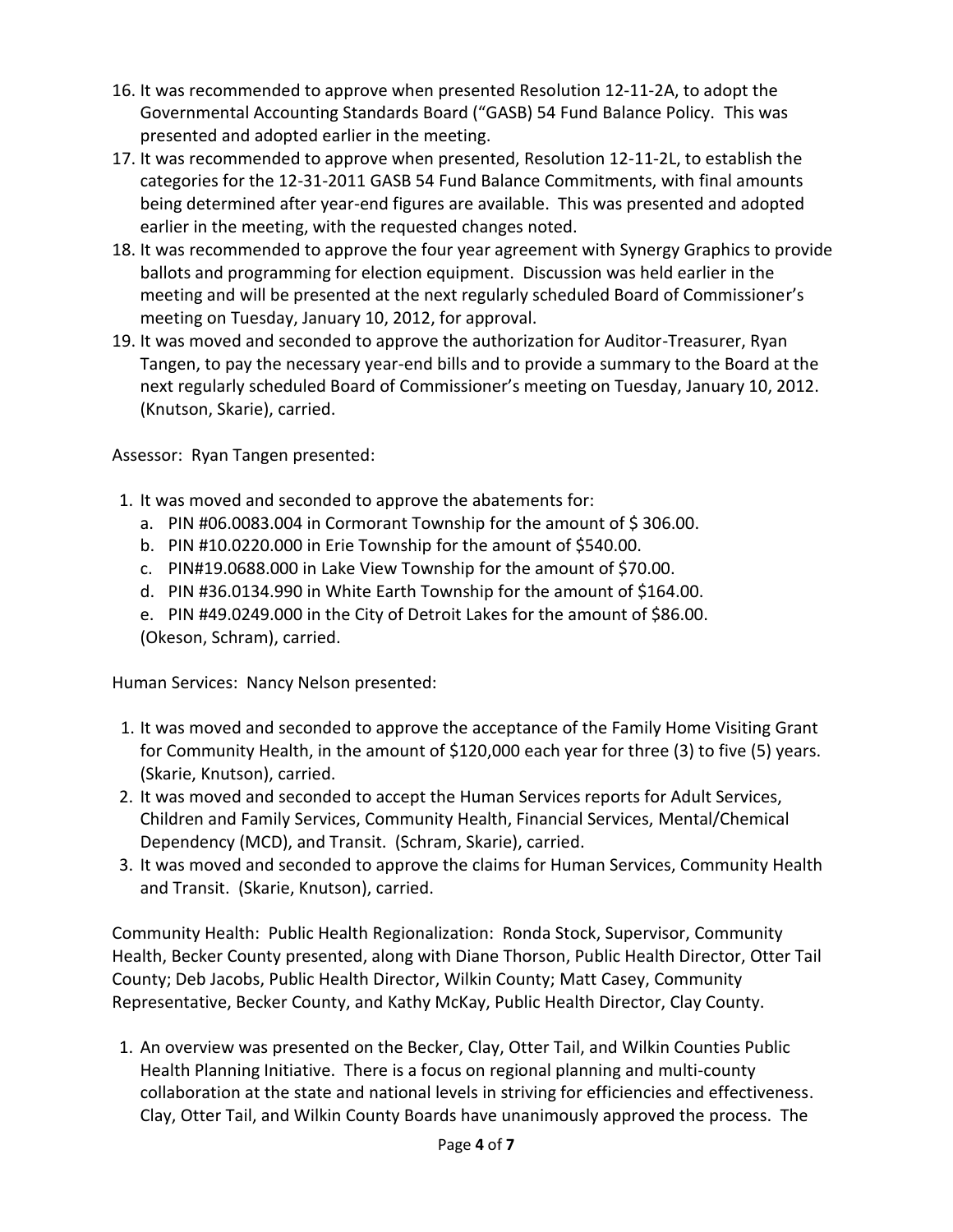Planning Committee requested approval of Resolution 12-11-2E, to support the process to move forward into a multi-phased planning initiative that would allow for continued progress towards the potential merger of community health boards and public health departments, with planning efforts to include Becker County Human Services. Discussion was held and it was the consensus of the Board that this request be presented to the Human Services Committee prior to returning to the Board for approval.

Sheriff: Tim Gordon presented:

- 1. It was moved and seconded to approve Resolution 12-11-2B, to authorize the acceptance of the 2011-2012/2012-2013 Minnesota Department of Natural Resources Snowmobile Safety Enforcement Grant, with the grant funded at \$5,167 per year, for a total of \$10,334. (Okeson, Schram), carried.
- 2. It was moved and seconded to approve to utilize a Minnesota Radio Grant to obtain three (3) mobile radios at a total cost of \$21,750, with the county portion at \$5,700, from the Cost Share 207 Fund. (Schram, Knutson), carried.
- 3. It was moved and seconded to accept the lowest quote to purchase the proposed equipment for court security, from Hayward Turnstiles, Inc., in Milford, Connecticut at a total cost of \$1,794. (Schram, Okeson), carried. Sheriff Tim Gordon thanked the Board for recognizing and supporting the need for improved court security.

Planning and Zoning: Patty Swenson presented:

- 1. It was moved and seconded to concur with the Becker County Planning Commission (December 20, 2011), to approve a Certificate of Survey for Tony Nistler, to allow a lot line adjustment (Tract A) to be attached to the neighbor, Tract B, consisting of 1.50 acres with a remnant tract of 8.20 acres and a change of zone from Agricultural to Residential for Tract B only, located at 13609 Rosman Erickson Road in Cormorant Township, based on the fact that the request meets the criteria of the Ordinance. (Knutson, Skarie), carried.
- 2. It was moved and seconded to concur with the Becker County Planning Commission (December 20, 2011), to approve to amend existing Conditional Use Permit #367913 for Chad Stenerson, Shady Hollow, located at 12672 County Highway 17, in Lake View Township, to allow the retail sales of crafts, antiques, and food with soft drink vendors and to eliminate the previous stipulation that all structures will face State Highway 59, based on the fact that the use will not be detrimental to the area, and to deny the request to have camping on the above described property based on the fact the request does not meet the criteria of the Ordinance and would affect surrounding properties. (Okeson, Schram), carried.
- 3. It was moved and seconded to concur with the Becker County Planning Commission (December 20, 2011), to approve a Certificate of Survey for Shane and Tamera Heille, to to allow one (1) tract (Tract A) consisting of 12.6 acres with a remainder tract (Tract B) consisting of 17.7 acres on agricultural zoned property, located at Broadway Avenue in Holmesville Township, Spring Lake, based on the fact the Certificate of Survey meets the criteria of the Ordinance. (Knutson, Schram), carried.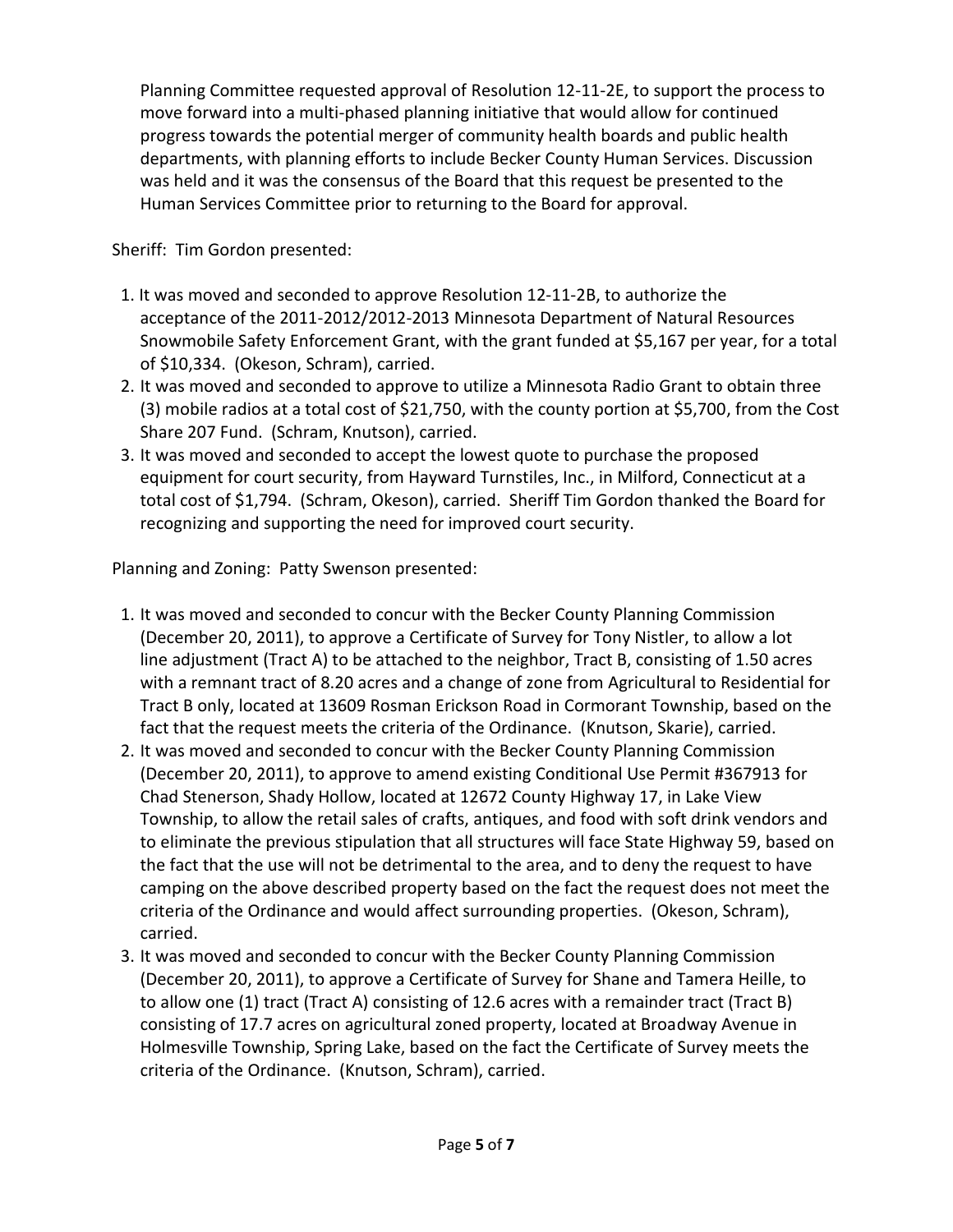- 4. It was noted that there are no Planning Commission applications for the month of January and therefore there will be no informational meeting in January.
- 5. It was moved and seconded to approve a fine reimbursement of \$450.00 to Robert and Malinda Deitchler, for failure to obtain a Conditional Use Permit to operate a heavy truck repair shop located at 27500 County Highway 48; Section 4, in Osage Township. (Knutson, Okeson), carried. It was determined that there was hardship caused by the county due to lack of notification of certain requirements.

Highway: Brad Wentz presented:

- 1. It was moved and seconded to approve Resolution 12-11-2I, to authorize and direct the County Engineer to purchase a wood chipper, for right-of-way maintenance and emergency tree removal operations, at a cost of \$26,476.66. (Okeson, Schram), carried.
- 2. Discussion was held in reference to Resolution 12-11-2J, to approve the Highway Department Vehicle Policy, as submitted. The Board requested some minor changes to the policy and to present this policy at the next Department Head meeting for their review, as this may be a county-wide vehicle policy.
- 3. It was moved and seconded to approve Resolution 12-11-2K, to approve the minimum bid be set at \$20,000 for the sale of the Ponsford Shop, and to recommend moving forward with the sealed bid process, with a change in said resolution to read, "to allow the top five (5) bidders meeting the minimum requirements to have an auction meeting to raise their bids.". (Schram, Okeson), carried.

Ryan Tangen presented:

- 1. Mr. Tangen reported on the findings from the Secretary of State in reference to redistricting and noted that there are a few more issues to work out with the City, and he also requested direction from the Board. Discussion was held and Board Chair Nelson requested that each of the Commissioners draw a map, based on the criteria presented and on what is in the best interest for the County, and to bring their maps to the next meeting on January 10, 2012, to review the concepts for drawing of the districts.
- 2. It was moved and seconded to approve the low quote from Land Design Consultants, to survey a tax-forfeited parcel in section 27 of Spruce Grove Township, in the amount of \$4,000. (Knutson, Okeson), carried.
- 3. It was moved and seconded to approve the request by Forest Rider Snowmobile Club for a three (3) mile trail re-route, as presented. (Knutson, Okeson), carried. It was noted that future requests for re-routes on tax-forfeited property should be referred to the Recreational Advisory Committee (RAC).
- 4. It was moved and seconded to approve the low quote from Art Anderson Septic Pumping, to install and maintain a porta potty at the Mountain View Recreation Area, in the amount of \$105 per month, with the agreement effective January 2012 through April or May 2012.